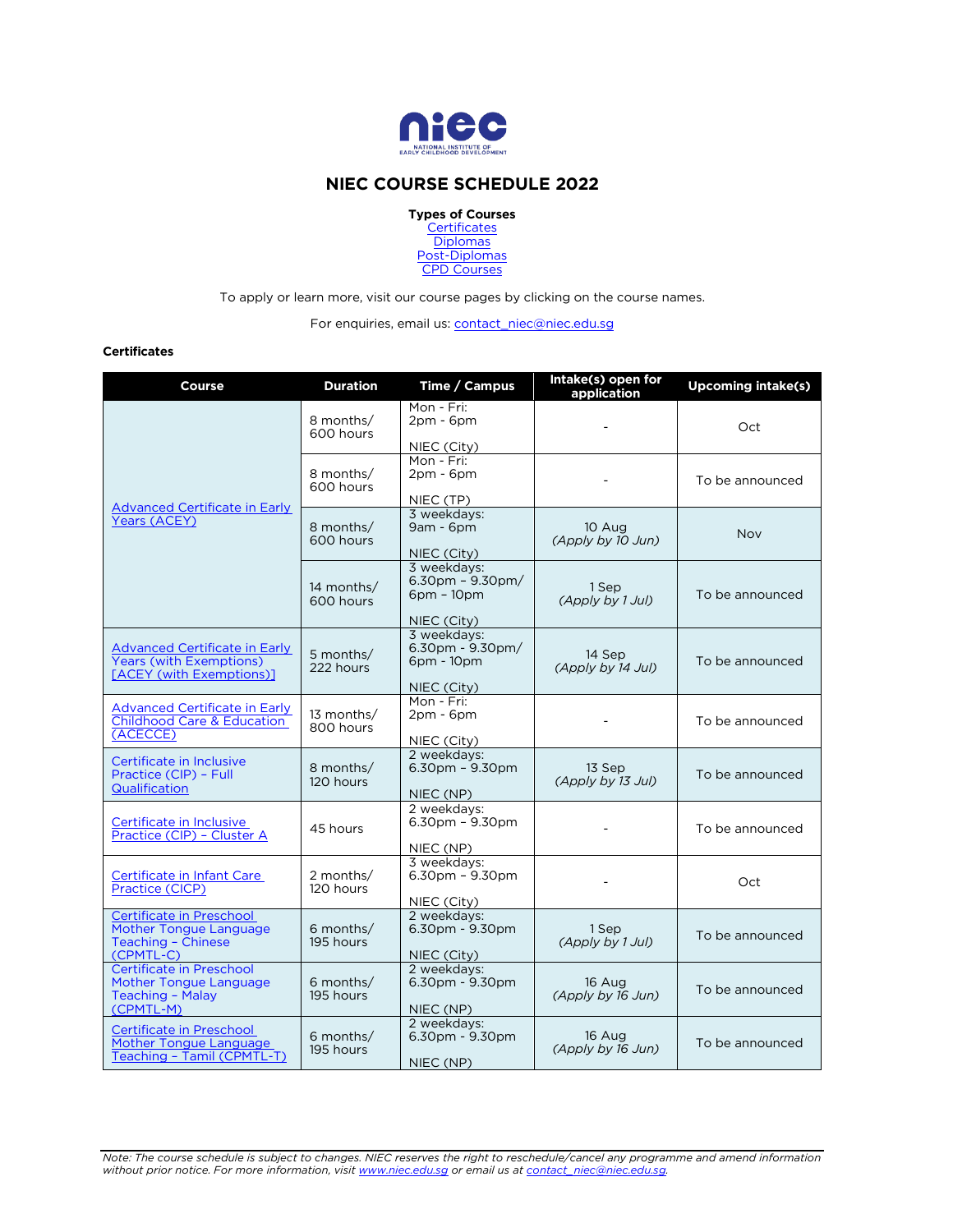#### **NIEC COURSE SCHEDULE 2022 Updated as at 31 May 2022**

| 幼儿保育高级证书<br><b>ACEY (Chinese)</b>                                     | 8 个月/<br>600 课时 | 星期一至星期五:<br>$2pm - 6pm$<br>NIEC (City)                               | $\overline{\phantom{0}}$ | To be announced |
|-----------------------------------------------------------------------|-----------------|----------------------------------------------------------------------|--------------------------|-----------------|
| 幼儿保育高级证书(婴幼儿保育<br>专修课程)<br><b>ACEY</b> (with Exemptions)<br>(Chinese) | 5个月/<br>222 课时  | 每周 3 天:<br>$6.30$ pm - $9.30$ pm/<br>$6$ pm - $10$ pm<br>NIEC (City) |                          | To be announced |

# <span id="page-1-0"></span>**Diplomas**

<span id="page-1-1"></span>

| Course                                                                                                            | <b>Duration</b>              | Time / Campus                                                            | Intake(s) open for<br>application | <b>Upcoming intake(s)</b> |
|-------------------------------------------------------------------------------------------------------------------|------------------------------|--------------------------------------------------------------------------|-----------------------------------|---------------------------|
|                                                                                                                   | 30<br>months/<br>1,200 hours | 2 weekdays:<br>6.30pm - 9.30pm &<br>Sat:<br>$9am - 2pm/3pm$<br>NIEC (NP) |                                   | To be announced           |
| Diploma in Early Childhood<br>Care & Education -<br>Teaching (DECCE-T)                                            | 30<br>months/<br>1.200 hours | 2 weekdays:<br>6.30pm - 9.30pm &<br>Sat:<br>$9am - 2pm/3pm$<br>NIEC (TP) | 17 Oct<br>(Apply by 17 Aug)       | To be announced           |
|                                                                                                                   | 18 months/<br>1.200 hours    | Mon - Fri:<br>$2pm - 6pm$<br>NIEC (City)                                 | 1 Aug<br>(Apply by 1 Jun)         | To be announced           |
|                                                                                                                   | 9 months/<br>900 hours       | Mon-Fri:<br>$10am - 5pm$<br>NIEC (NP)                                    |                                   | To be announced           |
|                                                                                                                   | 13 months/<br>900 hours      | Mon - Fri:<br>$2pm - 6pm$<br>NIEC (NP)                                   | 29 Aug<br>(Apply by 29 Jun)       | Oct                       |
| Diploma (Conversion) in<br>Early Childhood Care &<br><b>Education - Teaching</b><br><b>IDECCE-T (Conversion)1</b> |                              | Mon - Fri:<br>$2pm - 6pm$<br>NIEC (City)                                 | 5 Sep<br>(Appy by 5 Jul)          | To be announced           |
|                                                                                                                   |                              | Mon - Fri:<br>$2pm - 6pm$<br>NIEC (TP)                                   |                                   | Oct                       |
|                                                                                                                   |                              | 3 weekdays:<br>$9am - 6pm$<br>NIEC (City)                                | 1 Aug<br>(Apply by 1 Jun)         | Nov                       |
| 幼儿保育与教育专业文凭课程-<br>教学<br><b>DECCE-T (Chinese)</b>                                                                  | 18 个月/<br>1,230 课时           | 星期一至星期五:<br>$2pm - 6pm$<br>NIEC (City)                                   | 8月1日<br>(截止日期为6月1日)               | To be announced           |
| 幼儿保育与教育专业文凭(转<br>业)课程-教学<br><b>DECCE-T (Conversion)</b><br>(Chinese)                                              | 9个月/<br>900 课时               | 星期一至星期五:<br>$10am - 5pm$<br>NIEC (NP)                                    |                                   | To be announced           |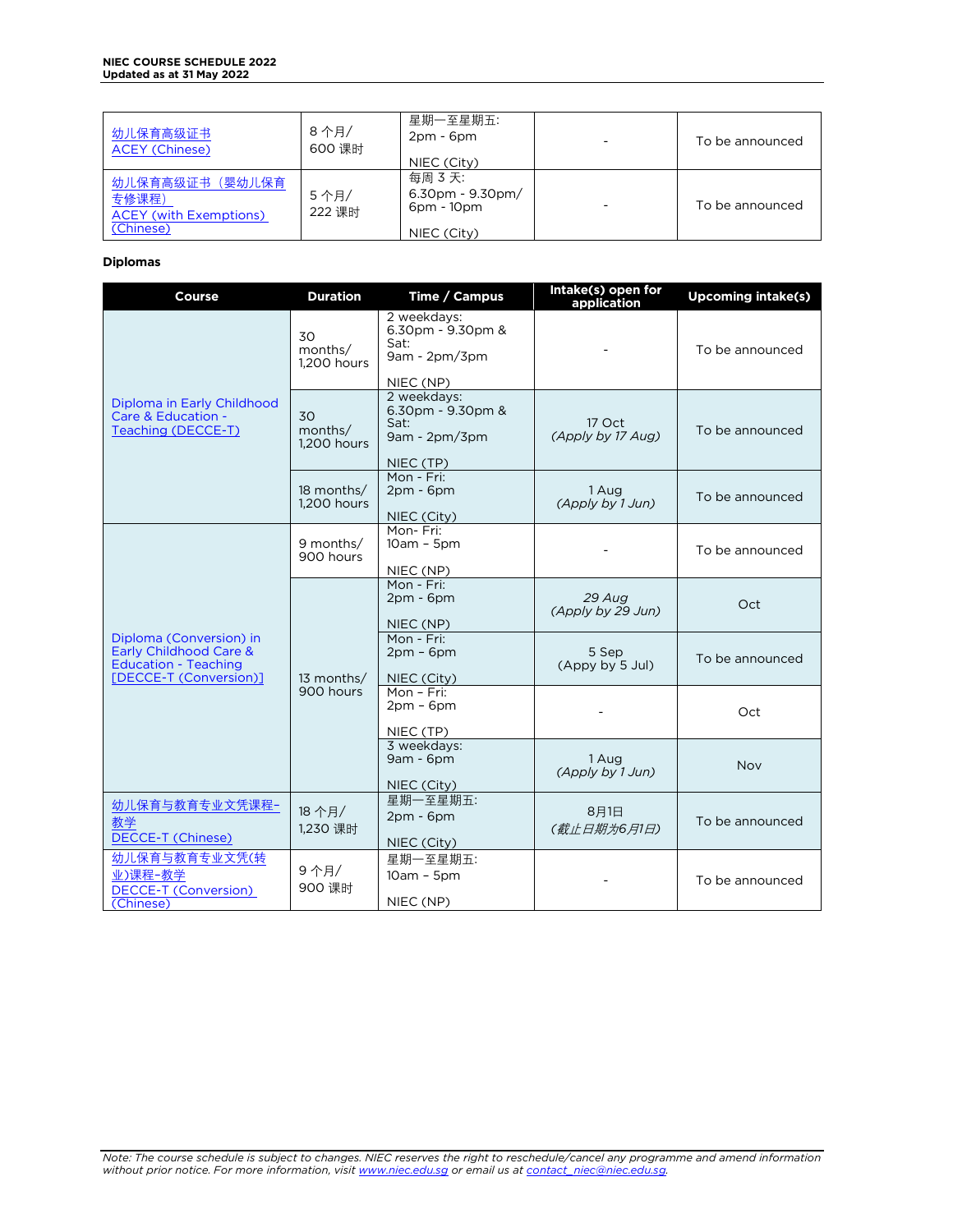## **Post-Diplomas**

| Course                                                                           | <b>Duration</b>         | Time / Campus                                                                               | Intake(s) open for<br>application | <b>Upcoming intake(s)</b> |
|----------------------------------------------------------------------------------|-------------------------|---------------------------------------------------------------------------------------------|-----------------------------------|---------------------------|
|                                                                                  | 18 months/<br>850 hours | 3 weekdays:<br>$3pm - 6pm$<br>NIEC (NP)                                                     |                                   | To be announced           |
| Advanced Diploma in Early<br>Childhood Leadership                                |                         | 3 weekdays:<br>$6.30pm - 9.30pm$<br>NIEC (NP)                                               |                                   | Oct                       |
| (ADECL)                                                                          |                         | 2 weekdays:<br>$6.30$ pm - $9.30$ pm &<br>Sat:<br>$9am - 2pm/3pm$<br>NIEC (TP)              |                                   | Oct                       |
| Specialist Diploma in Early<br>Childhood Intervention<br>(Special Needs) (SDESN) | 15 months/<br>360 hours | 3 weekdays:<br>6.30pm - 9.30pm<br>NIEC (NP)                                                 |                                   | Oct                       |
| Specialist Diploma in Early<br><b>Childhood Learning Support</b><br>(SDELS)      | 16 months/<br>270 hours | PDC 1:<br>Mon, Wed & Fri:<br>$6.30pm - 9.30pm$<br>PDC 2:<br>Mon & Fri:<br>$2.30pm - 5.30pm$ |                                   | Sep                       |
|                                                                                  |                         | NIEC (NP)                                                                                   |                                   |                           |

## <span id="page-2-0"></span>**CPD Courses**

## *Birth to 3*

| Course                                                                                                                                                           | <b>Duration</b> | Time / Campus                                                            | Intake(s) open for<br>application | <b>Upcoming intake(s)</b> |
|------------------------------------------------------------------------------------------------------------------------------------------------------------------|-----------------|--------------------------------------------------------------------------|-----------------------------------|---------------------------|
| <b>Effective Speech for Infant</b><br>and Early Years Educators                                                                                                  | 7 hours         | $9am - 5pm$<br>NIEC (City)                                               | 23 Sep<br>$(A$ ppy by 23 Aug)     | To be announced           |
| <b>Essentials of 3Rs in</b><br>Interactions with Infants and<br><b>Toddlers</b>                                                                                  | 14 hours        | Day 1: 9am - 5pm<br>Day 2: 9am - 1pm<br>Day 3: 9am - 12pm<br>NIEC (City) | 21 Sep<br>(Apply by 21 Aug)       | To be announced           |
| Observation and Planning for<br>the Holistic Development of<br><b>Infants and Toddlers</b><br>(Open to PDP-E participants)                                       | 14 hours        | Day 1: 9am - 5pm<br>Day 2: 9am - 1pm<br>Day 3: 9am - 12pm<br>NIEC (City) | 7 Sep<br>(Apply 7 Aug)            | To be announced           |
| <b>Supporting Social and</b><br><b>Emotional Development of</b><br><b>Infants and Toddlers</b>                                                                   | 14 hours        | Davs 1 - 2:<br>$9am - 5pm$<br>NIEC (City)                                | 11 Aug<br>(Apply 11 Jul)          | To be announced           |
| Using Music in the Infant<br><b>Classrooms</b>                                                                                                                   | 7 hours         | $9am - 5pm$<br>NIEC (City)                                               | $24$ Jun<br>(Apply by 10 Jun)     | To be announced           |
| 与婴幼儿互动的要领<br><b>Essentials of 3Rs in</b><br>Interactions with Infants and<br>Toddlers (Chinese)                                                                  | 14 课时           | Day 1: 9am - 5pm<br>Day 2: 9am - 1pm<br>Day 3: 9am - 12pm<br>NIEC (City) |                                   | 待定                        |
| 观察与制订促进婴幼儿的全面发<br>展计划<br>Observation and Planning for<br>the Holistic Development of<br><b>Infants and Toddlers</b><br>(Chinese)<br>(Open to PDP-E participants) | 14课时            | Day 1: 9am - 5pm<br>Day 2: 9am - 1pm<br>Day 3: 9am - 12pm<br>NIEC (City) |                                   | 待定                        |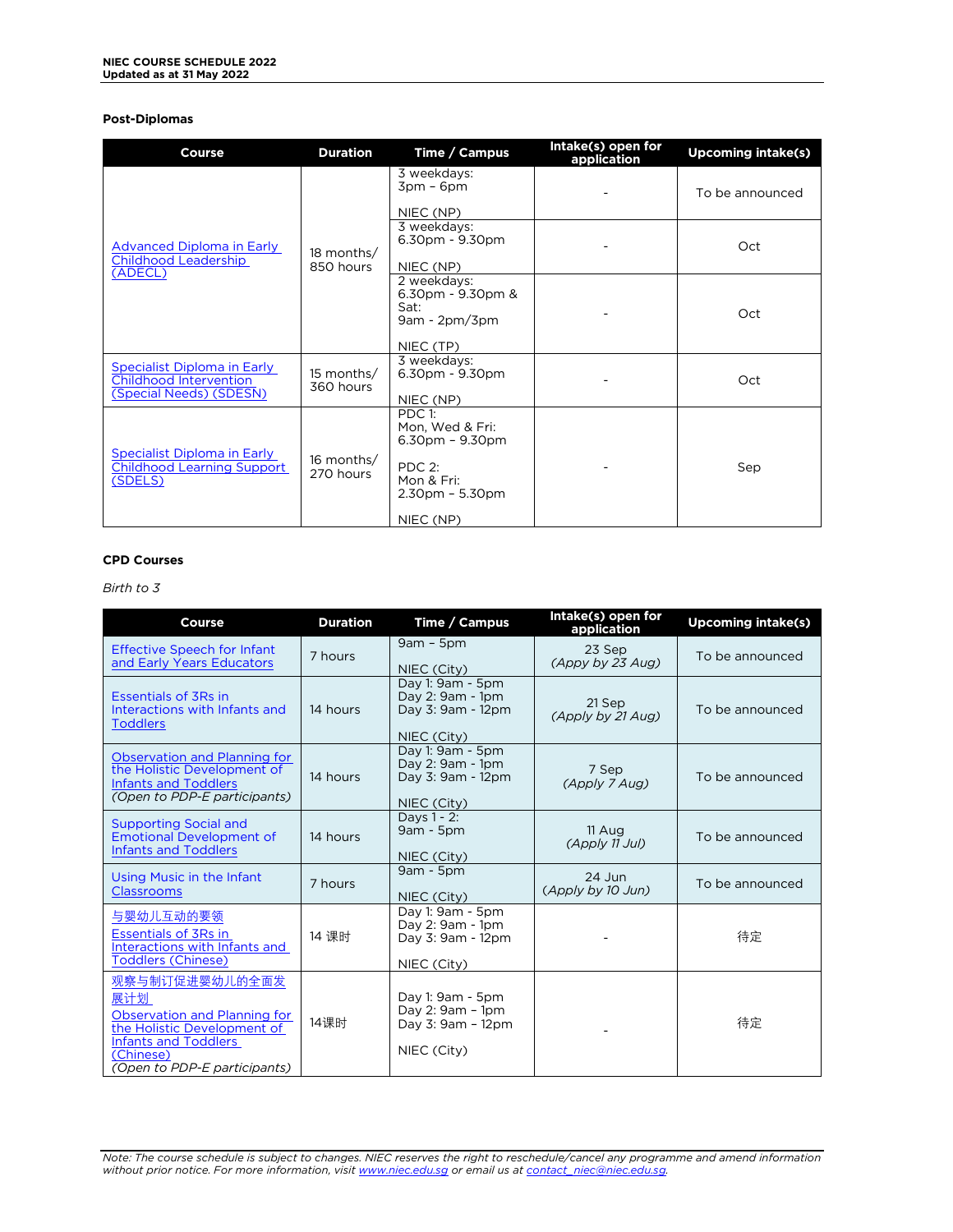#### **NIEC COURSE SCHEDULE 2022 Updated as at 31 May 2022**

| 与0-3岁幼儿互动技巧<br>教师培训课程<br>14 课时<br><b>Teachers Mandarin</b><br>Workshop: Interacting with<br>Young Children Aged up to 3<br>Years | Days 1 - 2:<br>$9am - 5pm$<br>NIEC (City) | 7月8日<br>(截止日期为6月8日) | 待定 |
|----------------------------------------------------------------------------------------------------------------------------------|-------------------------------------------|---------------------|----|
|----------------------------------------------------------------------------------------------------------------------------------|-------------------------------------------|---------------------|----|

*Classroom Management Series*

| <b>Course</b>                                                                        | <b>Duration</b> | Time / Campus                                                                  | Intake(s) open for<br>application | <b>Upcoming intake(s)</b> |
|--------------------------------------------------------------------------------------|-----------------|--------------------------------------------------------------------------------|-----------------------------------|---------------------------|
| <b>Keys to Successful</b><br><b>Classroom Management</b>                             | 21 hours        | Days 1 - 2:<br>9am - 5pm<br>Day $3$ :<br>$9am - 1pm$<br>Day 4:<br>9am - 12pm   | $20$ Jul<br>(Apply by 20 Jun)     | To be announced           |
|                                                                                      |                 | NIEC (City)                                                                    |                                   |                           |
| Move to Learn: Strategies for<br>Managing Children's                                 | 8 hours         | $9am - 6pm$                                                                    |                                   | To be announced           |
| <b>Behaviour and Learning</b><br>in Classroom                                        |                 | NIEC (City)                                                                    |                                   |                           |
| <b>Storytelling for Effective</b><br><b>Classroom Management</b>                     | 7 hours         | $9am - 5pm$                                                                    | 12 Aug<br>(Apply by 12 Jun)       | To be announced           |
|                                                                                      |                 | NIEC (City)                                                                    |                                   |                           |
| <b>Using Music for Classroom</b><br>Management                                       | 7 hours         | $9am - 5pm$                                                                    | 8 Sep<br>(Apply by 8 Aug)         | To be announced           |
|                                                                                      |                 | NIEC (City)                                                                    |                                   |                           |
| 幼儿园课堂有效管理策略<br><b>Keys to Successful</b><br><b>Classroom Management</b><br>(Chinese) | 21课时            | Days 1 - 2:<br>$9am - 5pm$<br>Day $3$ :<br>$9am - 1pm$<br>Day 4:<br>9am - 12pm | 8月16日<br>(截止日期为6月16日)             | 待定                        |
|                                                                                      |                 | NIEC (City)                                                                    |                                   |                           |

*Inclusive Practice Series*

| <b>Course</b>                                                                                     | <b>Duration</b> | Time / Campus                             | Intake(s) open for<br>application | Upcoming intake(s) |
|---------------------------------------------------------------------------------------------------|-----------------|-------------------------------------------|-----------------------------------|--------------------|
| <b>Effective Classroom</b><br>Management & Behaviour<br>Guidance for Inclusive<br><b>Settings</b> | 14 hours        | Day $1 - 2$ :<br>$9am - 5pm$<br>NIEC (NP) | 14 Jul<br>(Apply by 14 Jun)       | Sep                |
| <b>Embedding Strategies</b><br><b>Across Daily Activities</b>                                     | 14 hours        | Day $1 - 2$ :<br>$9am - 5pm$<br>NIEC (NP) | 14 Jun<br>(Apply by 1 Jun)        | Aug, Oct           |
| Supporting Children with<br><b>Added Needs in Preschool</b><br><b>Classroom Environment</b>       | 7 hours         | $9am - 5pm$<br>NIEC (NP)                  | 28 Jul<br>(Apply by 28 Jun)       | Jul, Sep           |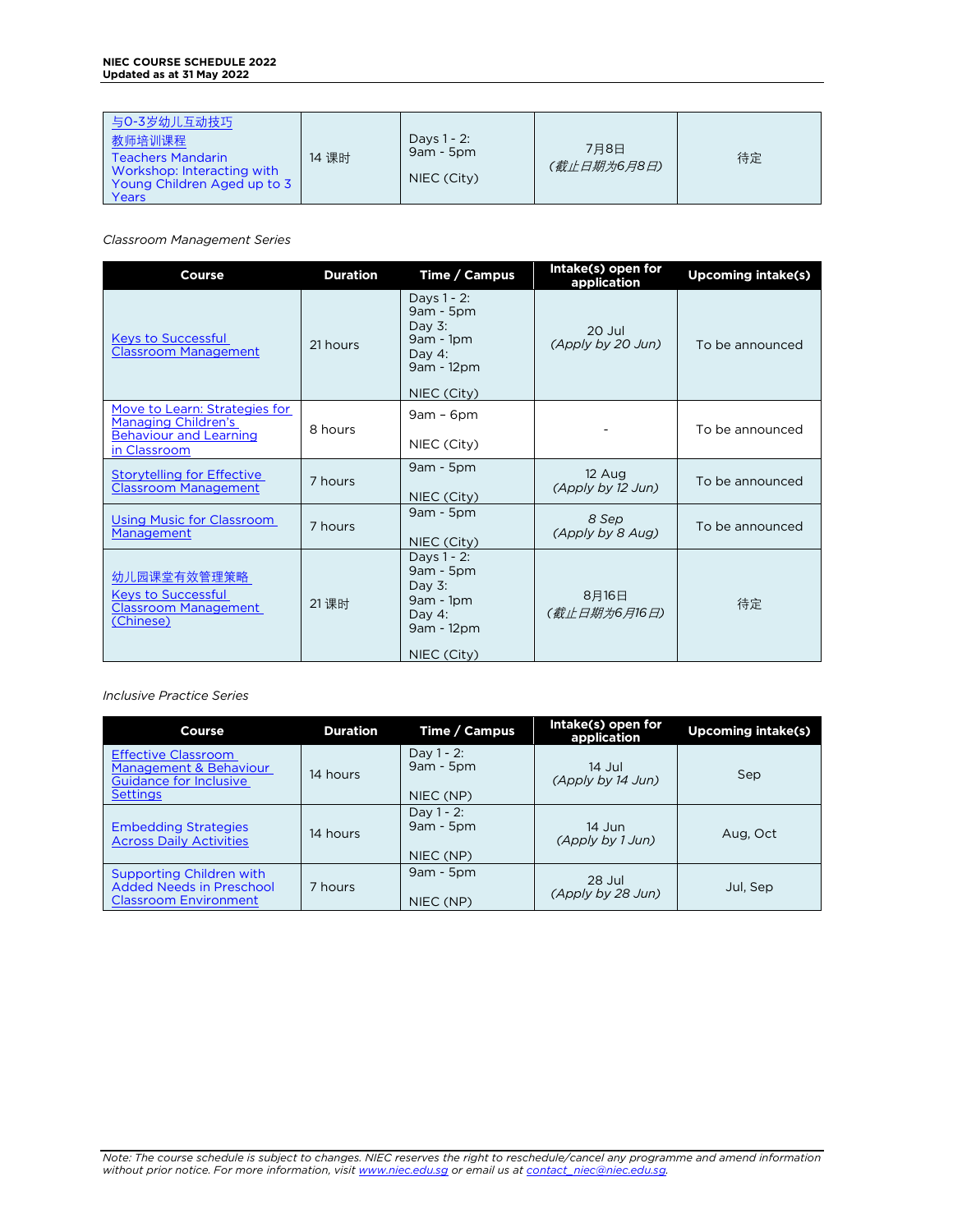#### *Mother Tongue Languages*

| Course                                                                                                                                          | <b>Duration</b> | Time / Campus                             | Intake(s) open for<br>application | <b>Upcoming intake(s)</b> |
|-------------------------------------------------------------------------------------------------------------------------------------------------|-----------------|-------------------------------------------|-----------------------------------|---------------------------|
| 《学前华文教学指南》<br>教师培训课程<br><b>Nurturing Early Learners</b><br>(NEL) Educators' Guide (EG)<br><b>Training for Chinese</b><br>Language (CL) Teachers | 14 课时           | Days 1 - 2:<br>$9am - 5pm$<br>NIEC (City) | 8月12日<br>(截止日期为7月12日)             | Sep                       |
| <b>Nurturing Early Learners</b><br>(NEL) Educators' Guide (EG)<br><b>Training for Tamil Language</b><br>(TL) Teachers                           | 14 hours        | Days 1 - 2:<br>$9am - 5pm$<br>NIEC (City) | $21$ Jun<br>(Apply by 8 Jun)      | To be announced           |
| Preschool Tamil Language<br>Drama Infused Workshop for<br>Spontaneity<br>& Creativity                                                           | 7 hours         | $9am - 5pm$<br>NIEC (NP)                  | 13 Sep<br>(Apply by 13 Aug)       | To be announced           |

### *Outdoor Learning Series*

| Course                                                                                                               | Duration | Time / Campus                                 | Intake(s) open for<br>application                        | Upcoming intake(s) |
|----------------------------------------------------------------------------------------------------------------------|----------|-----------------------------------------------|----------------------------------------------------------|--------------------|
| <b>Outdoor Experiences for</b><br><b>Infants and Toddlers</b>                                                        | 14 hours | Days 1 - 2:<br>9am - 5pm<br>NIEC (NP)         |                                                          | Aug                |
| <b>Creative Outdoor Learning</b><br><b>Experiences for</b><br>3 and 4-Year Olds                                      | 14 hours | Days 1 - 2:<br>9am - 5pm<br>NIEC (NP)         |                                                          | Sep, Nov           |
| Outdoors as the<br><b>Extended Classroom for</b><br>5 and 6-Year-Olds                                                | 14 hours | Days 1 - 2:<br>9am - 5pm<br>NIEC (NP)         | 1 Jul<br>(Apply by 1 Jun)<br>12 Aug<br>(Apply by 12 Jul) | Sep                |
| Leading and Supporting<br><b>Outdoor Learning</b><br>(for centre leaders)                                            | 14 hours | 16 Apr, 20 Aug:<br>$9am - 5pm$<br>NIEC (City) | 20 Aug<br>(Apply by 20 Jul)                              | Sep, Oct           |
| 设计婴幼儿户外体验活动<br><b>Outdoor Experiences for</b><br><b>Infants and Toddlers</b><br>(Chinese)                            | 14 课时    | Days 1 - 2:<br>9am - 5pm<br>NIEC (NP)         | 7月22日<br>(截止日期为6月21日)                                    | 待定                 |
| 编制3岁和4岁幼儿创意性的<br>户外学习活动<br><b>Creative Outdoor Learning</b><br><b>Experiences for</b><br>3 and 4-Year Olds (Chinese) | 14 课时    | Days 1 - 2:<br>9am - 5pm<br>NIEC (NP)         | 8月5日<br>(截止日期为7月5日)                                      | 待定                 |
| 让户外环境成为5岁和6岁幼儿的<br>学习课堂<br>Outdoors as the<br><b>Extended Classroom for</b><br>5 and 6-Year-Olds (Chinese)           | 14 课时    | Days 1 - 2:<br>$9am - 5pm$<br>NIEC (NP)       | 7月15日<br>(截止日期为6月15日)                                    | 10月                |

### *Personal Mastery*

| Course                                                          | Duration | Time / Campus | Intake(s) open for<br>application | Upcoming intake(s) |
|-----------------------------------------------------------------|----------|---------------|-----------------------------------|--------------------|
| Strengthen Your Resilience:                                     | 7 hours  | $9am - 5pm$   | 17 Aug                            | To be announced    |
| <b>Managing Stress</b>                                          |          | NIEC (City)   | (Apply by 17 Jul)                 |                    |
| 幼师心理韧性与抗压能力的培养                                                  | '课时      | $9am - 5pm$   | 7月7日                              | 待定                 |
| <b>Strengthen Your Resilience:</b><br>Managing Stress (Chinese) |          | NIEC (City)   | (截止日期为6月7日)                       |                    |

*Sectoral Leadership*

Note: The course schedule is subject to changes. NIEC reserves the right to reschedule/cancel any programme and amend information<br>without prior notice. For more information, visit <u>www.niec.edu.sg</u> or email us at <u>contact\_</u>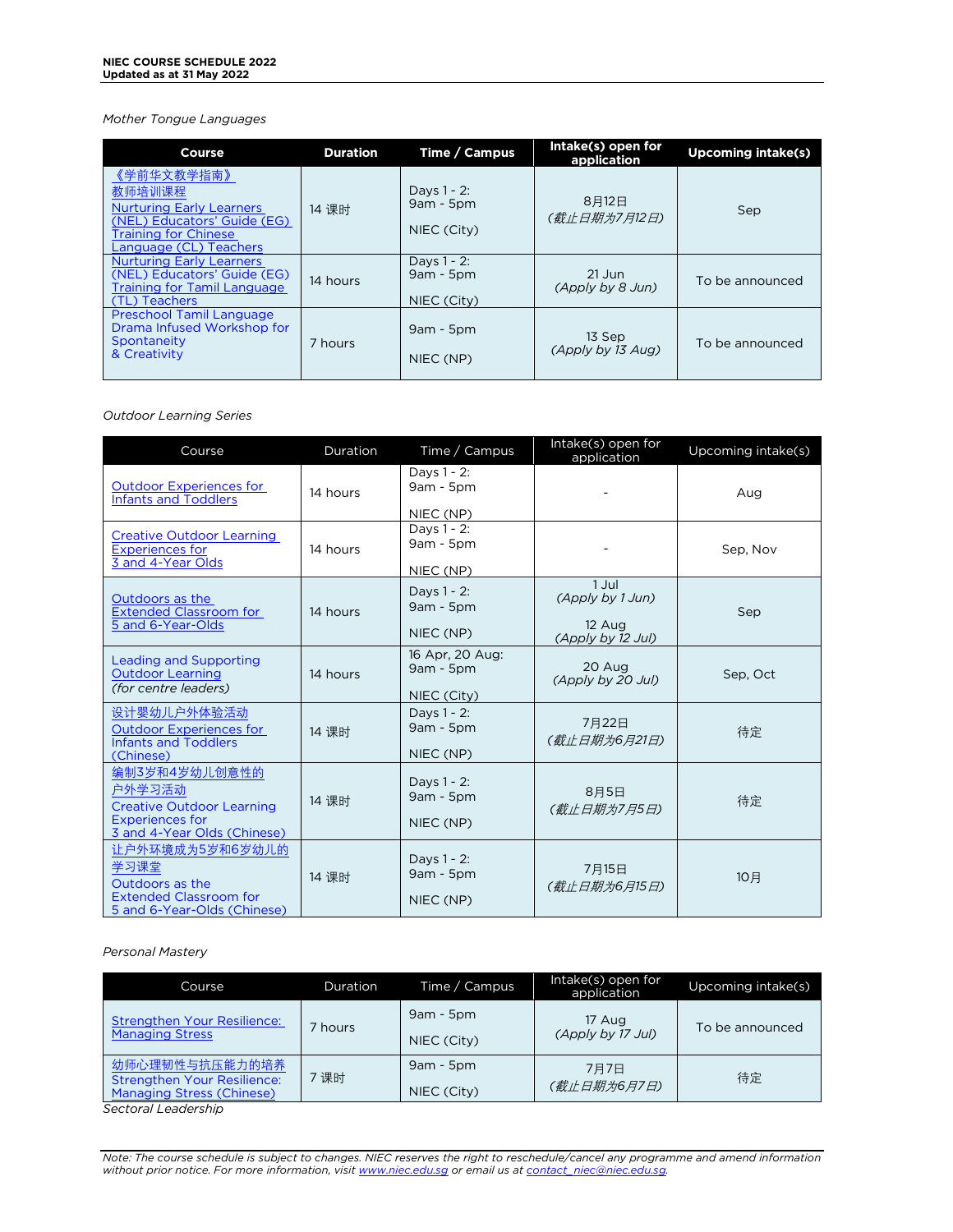| Course                                                                                        | Duration | Time / Campus                                                           | Intake(s) open for<br>application                        | Upcoming intake(s) |
|-----------------------------------------------------------------------------------------------|----------|-------------------------------------------------------------------------|----------------------------------------------------------|--------------------|
| Developing the Leader in Me<br>(Open to PDP-T participants)                                   | 21 hours | Days 1 - 3:<br>$9am - 5pm$<br>NIEC (City)                               | 5 Jul<br>(Apply by 5 Jun)<br>29 Aug<br>(Apply by 29 Jun) | To be announced    |
| Mentoring 101: Bringing Out<br>the Best in EC Educators                                       | 21 hours | Day $1 - 2$ :<br>$9am - 6pm$<br>Day $3$ :<br>$9am - 2pm$<br>NIEC (City) | 15 Jul<br>(Apply by 15 Jun)                              | Aug, Sep, Oct, Nov |
| Mentoring 201: Bringing Out<br>the Best in EC Educators                                       | 7 hours  | $9am - 5pm$<br>NIEC (NP)                                                |                                                          | Aug, Oct, Nov      |
| 自我成长以成为领导者<br>Developing the Leader in Me<br>(Chinese)<br><i>(Open to PDP-T participants)</i> | 21 课时    | Days 1 - 3:<br>$9am - 5pm$<br>NIEC (City)                               | 7月12日<br>(截止日期为6月12日)                                    | 待定                 |
| 指导101: 发掘幼师的最佳能力<br>Mentoring 101: Bringing Out<br>the Best in EC Educator                    | 21 课时    | Day $1 - 2$ :<br>$9am - 6pm$<br>Day $3$ :<br>$9am - 2pm$<br>NIEC (City) |                                                          | 10月                |

*Social Emotional Development Series*

| Course                                                     | Duration | Time / Campus              | Intake(s) open for<br>application | Upcoming intake(s) |
|------------------------------------------------------------|----------|----------------------------|-----------------------------------|--------------------|
| <b>Supporting Social &amp;</b><br>Emotional Development of | 14 hours | Days 1 - 2:<br>$9am - 5pm$ | 1 Sep<br>(Apply by 1 Aug)         | To be announced    |
| <b>Preschoolers</b>                                        |          | NIEC (City)                |                                   |                    |

*Working with Families*

| Course                                               | Duration | Time / Campus                                                                                 | Intake(s) open for<br>application | Upcoming intake(s) |
|------------------------------------------------------|----------|-----------------------------------------------------------------------------------------------|-----------------------------------|--------------------|
| Family-Teacher<br>Communication and<br>Collaboration | 21 hours | Days 1 - 2:<br>$9am - 5pm$<br>Day $3$ :<br>$9am - 1pm$<br>Day 4:<br>9am - 12pm<br>NIEC (City) | -                                 | To be announced    |

*Others*